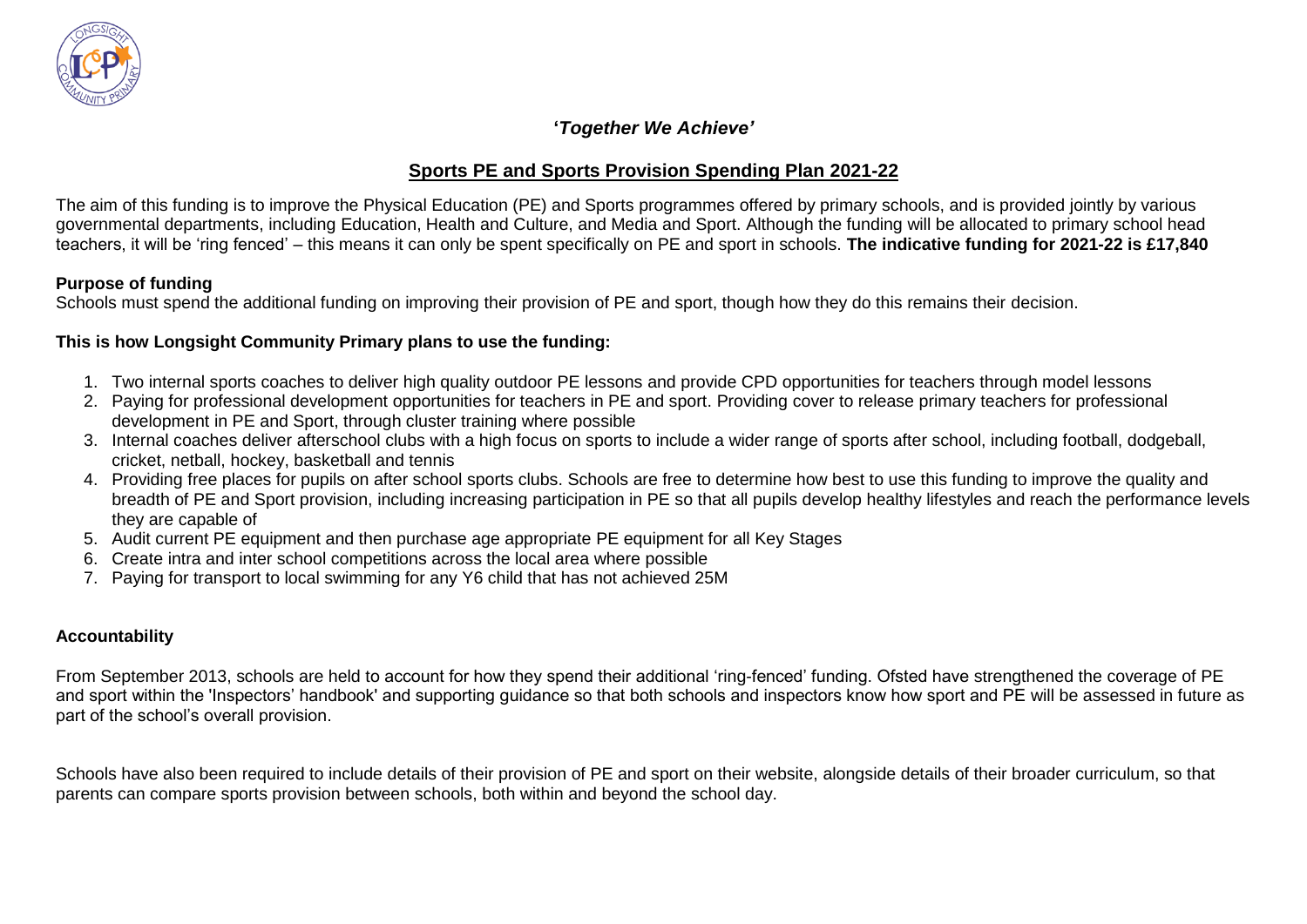

| <b>Strategy 1 Objectives: Quality of PE</b>                                                                                                                                                                        | <b>Key Actions</b>                                                                                                             | <b>Impact</b>                                                                                                                                                                                                                                                                                                                                                                                                     |
|--------------------------------------------------------------------------------------------------------------------------------------------------------------------------------------------------------------------|--------------------------------------------------------------------------------------------------------------------------------|-------------------------------------------------------------------------------------------------------------------------------------------------------------------------------------------------------------------------------------------------------------------------------------------------------------------------------------------------------------------------------------------------------------------|
| Two internal sports coaches to deliver high<br>quality outdoor PE lessons and provide                                                                                                                              | To ensure good or better lessons in PE are<br>delivered by sports coaches                                                      | Pupils will have access to high quality PE lessons that will fully<br>develop their potential in a wide range of sports                                                                                                                                                                                                                                                                                           |
| CPD opportunities for teachers through<br>model lessons                                                                                                                                                            | Internal coaches to provide observation<br>opportunities in the form of model lessons                                          | Teachers will have the opportunity to improve their delivery of<br>teacher led sessions to ensure high quality PE lessons are<br>provided for all pupils. This will ensure more consistency in the<br>approach to PE curriculum. All PE lessons will include; sticky<br>knowledge activities; warm up activities; modelled skills; pupil<br>demonstrations; peer assessment; and plenaries                        |
| <b>Strategy 2 Objectives: Quality of CPD</b>                                                                                                                                                                       | <b>Key Actions</b>                                                                                                             | <b>Impact</b>                                                                                                                                                                                                                                                                                                                                                                                                     |
| Providing cover to release primary<br>teachers for professional development in<br>PE and Sport, through cluster training<br>where possible                                                                         | Teaching staff will have access to further<br>CPD opportunities where necessary                                                | Pupils will have access to high quality PE lessons which<br>include gymnastics and dance. Teachers will be able to<br>confidently deliver this part of the curriculum. Thereby allowing<br>pupils to reach their full potential                                                                                                                                                                                   |
| <b>Strategy 3 Objectives: Quality of after</b><br>school opportunities                                                                                                                                             | <b>Key Actions</b>                                                                                                             | <b>Impact</b>                                                                                                                                                                                                                                                                                                                                                                                                     |
| Internal coaches deliver afterschool clubs<br>with a high focus on sports to include a<br>wider range of sports after school,<br>including football, dodgeball, cricket,<br>netball, hockey, basketball and tennis | To increase the amount of physical activity<br>opportunities for all children. Clubs will be<br>80% sport focused              | Children have access to free physical activity to improve well-<br>being. Minimum 70% of children in clubs to be PP children.<br>Taster sessions taken on in different sports as and when they<br>are offered through local sporting club where possible in the<br>light of current COVID restrictions. SU to monitor GD pupils in<br>PE and signpost parents to competitive sporting clubs in the<br>local area. |
|                                                                                                                                                                                                                    | Increase the variety of sports opportunities<br>offered to children through after school<br>clubs provided by internal coaches | Children develop a wider variety of skills for different sports.<br>Minimum 70% of children in clubs to be PP children. Monitor<br>PP uptake each term for the clubs. SU to monitor and provide<br>data. SU to undertake a survey in Autumn 2 to check which<br>children participate in sport at a competitive level outside of<br><b>LCP</b>                                                                     |
| <b>Strategy 4 Objectives: Promote healthy</b><br>lifestyles by offering a variety of<br>sporting clubs                                                                                                             | <b>Key Actions</b>                                                                                                             | <b>Impact</b>                                                                                                                                                                                                                                                                                                                                                                                                     |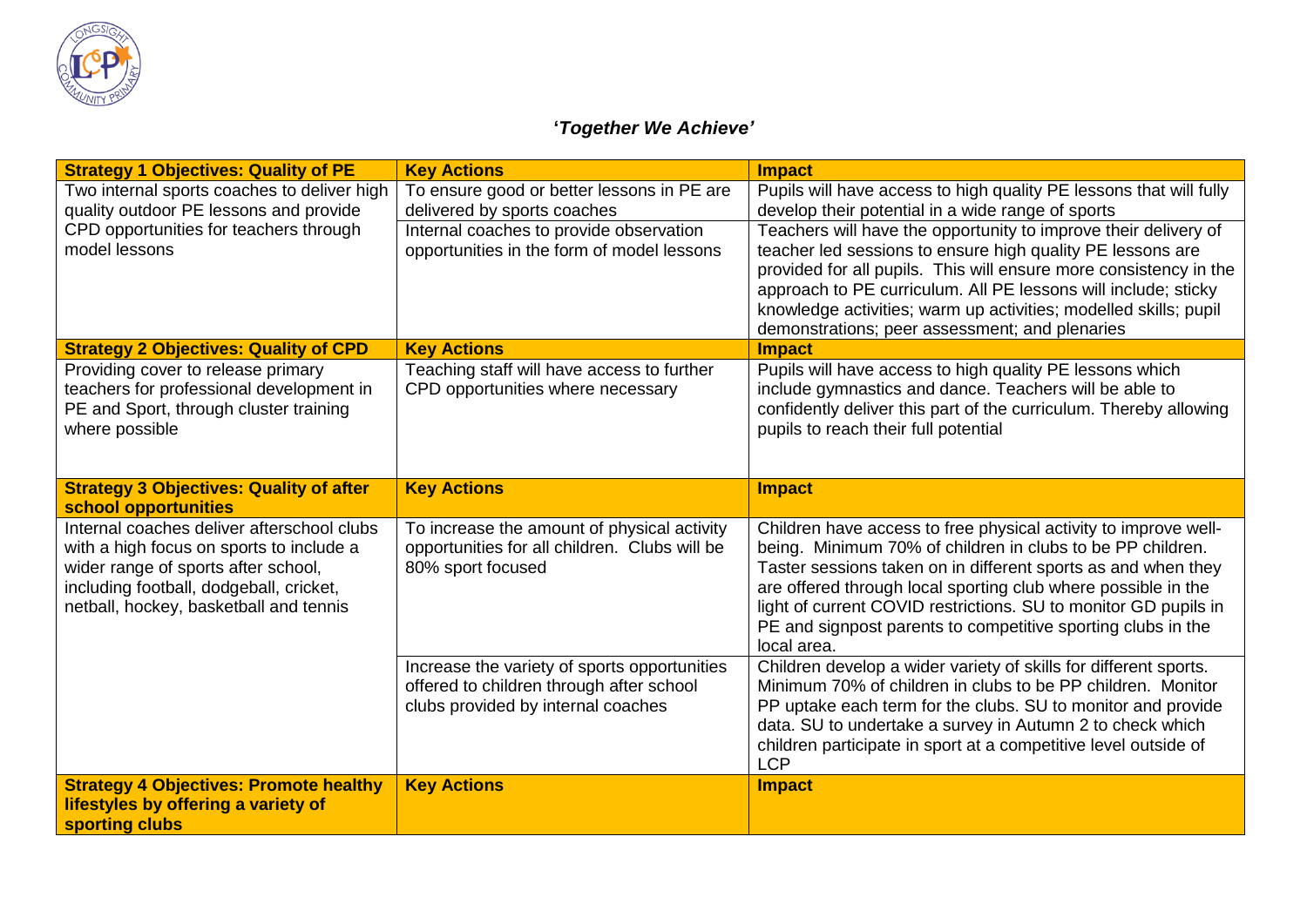

| Providing free places for pupils on after<br>school sports clubs. Schools are free to<br>determine how best to use this funding to<br>improve the quality and breadth of PE and<br>Sport provision, including increasing<br>participation in PE so that all pupils<br>develop healthy lifestyles and reach the<br>performance levels they are capable of | Increase the types of sports on offer to<br>pupils by to stimulate and promote a<br>positive attitude towards sport                                                                                                                                                                                                                                                                                                   | Children will become more interested in sports and well-being.<br>Pupil voice survey each term to monitor 'engagement and<br>enjoyment' of clubs.                                                    |
|----------------------------------------------------------------------------------------------------------------------------------------------------------------------------------------------------------------------------------------------------------------------------------------------------------------------------------------------------------|-----------------------------------------------------------------------------------------------------------------------------------------------------------------------------------------------------------------------------------------------------------------------------------------------------------------------------------------------------------------------------------------------------------------------|------------------------------------------------------------------------------------------------------------------------------------------------------------------------------------------------------|
| <b>Strategy 5 Objectives: Ensure PE</b><br>equipment is capable of delivering a<br><b>robust PE curriculum</b>                                                                                                                                                                                                                                           | <b>Key Actions</b>                                                                                                                                                                                                                                                                                                                                                                                                    | <b>Impact</b>                                                                                                                                                                                        |
| Audit current PE equipment and then<br>purchase age appropriate PE equipment<br>for all Key Stages                                                                                                                                                                                                                                                       | PE Lead to audit equipment<br>Replenish broken stock<br>Order new stock to accommodate different<br>sports                                                                                                                                                                                                                                                                                                            | Children have access to high quality PE lessons using age<br>appropriate equipment across all key stages                                                                                             |
| <b>Strategy 6 Objectives: Stimulate a</b><br>passion for healthy lifestyle by<br>providing opportunities for pupils to<br>participate in competitive Sport                                                                                                                                                                                               | <b>Key Actions</b>                                                                                                                                                                                                                                                                                                                                                                                                    | <b>Impact</b>                                                                                                                                                                                        |
| Create intra and inter school competitions<br>across the local area where possible due<br>to COVID restrictions                                                                                                                                                                                                                                          | PE lead to set-up intra school competitions<br>between classes during the academic year<br>when this becomes possible due to COVID<br>restrictions<br>PE Lead to contact local schools to set-up a<br>calendar of events for this academic year<br>when COVID restrictions are lifted:<br>Birchfields/ St Agnes (already established)<br>Chapel Street, Crowcroft Park, Alma Park,<br>St Mary's RC and Cringle Brook. | Children will be able to participate in sport at a competitive<br>level within LCP.<br>Children will be able to participate in sport at a competitive<br>level with other schools in the local area. |
| <b>Strategy 7 Objectives: Ensuring all Y6</b><br>pupils achieve 25M in swimming                                                                                                                                                                                                                                                                          | <b>Key Actions</b>                                                                                                                                                                                                                                                                                                                                                                                                    | <b>Impact</b>                                                                                                                                                                                        |
| Paying for transport to local swimming for<br>any y6 child that has not achieved 25M                                                                                                                                                                                                                                                                     | All year 6 children that do not have a 25M<br>certificate in swimming to participate in the<br>summer term post sats                                                                                                                                                                                                                                                                                                  | All year 6 children will transition to Y7 with 25m swimming                                                                                                                                          |